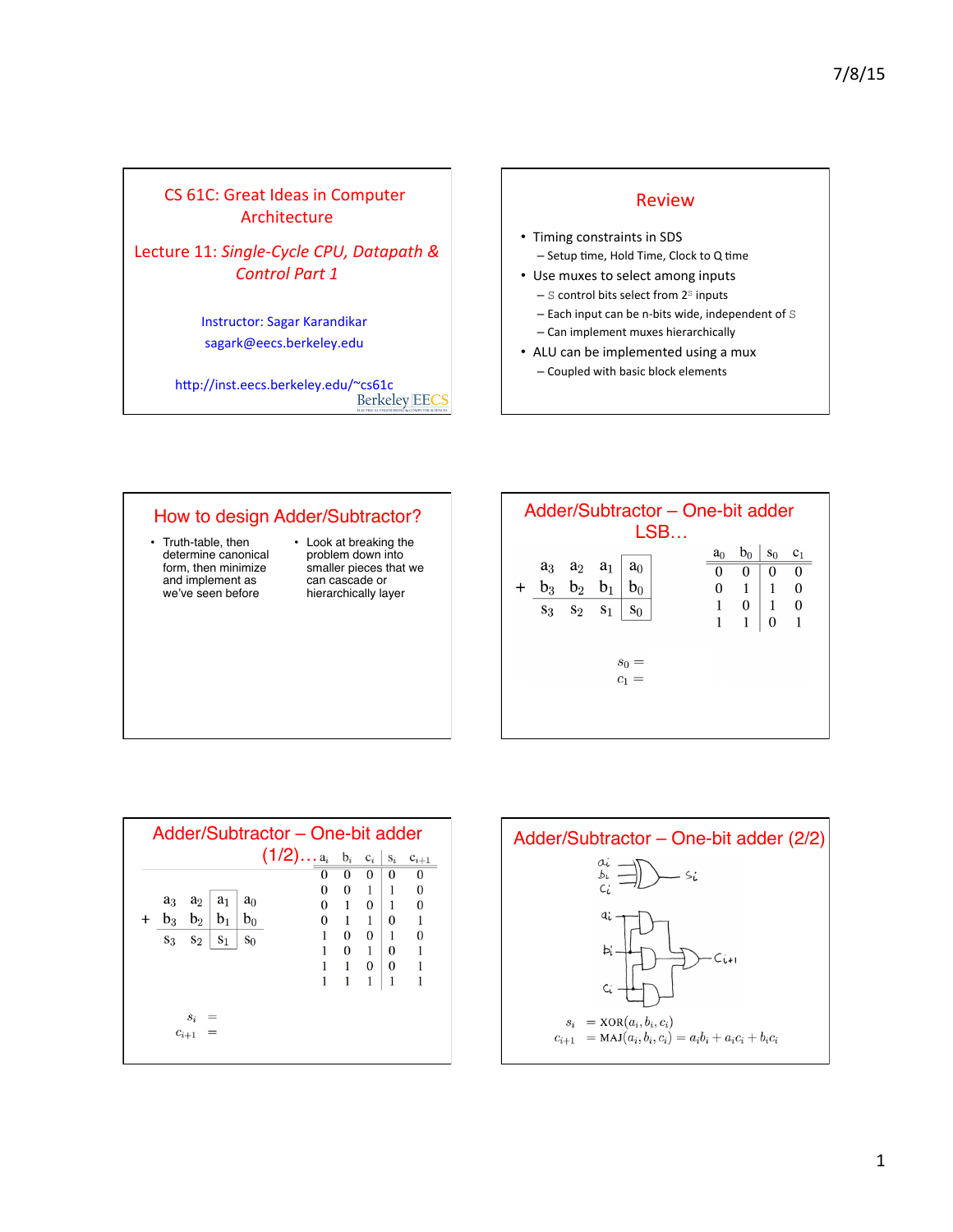





#### **The CPU**

- Processor (CPU): the active part of the computer that does all the work (data manipulation and decision-making)
- Datapath: portion of the processor that contains hardware necessary to perform operations required by the processor (the brawn)
- Control: portion of the processor (also in hardware) that tells the datapath what needs to be done (the brain)

#### So…

- Let's build it!
	- Part 1: We'll see what the CPU looks like overall and run some instructions on it
	- Part 2: We'll start from our understanding of MIPS and incrementally add features/blocks to build the whole thing (today/Monday)

11 

# Five Stages of Instruction Execution

- Stage 1: Instruction Fetch
- Stage 2: Instruction Decode
- Stage 3: ALU (Arithmetic-Logic Unit)
- Stage 4: Memory Access
- Stage 5: Register Write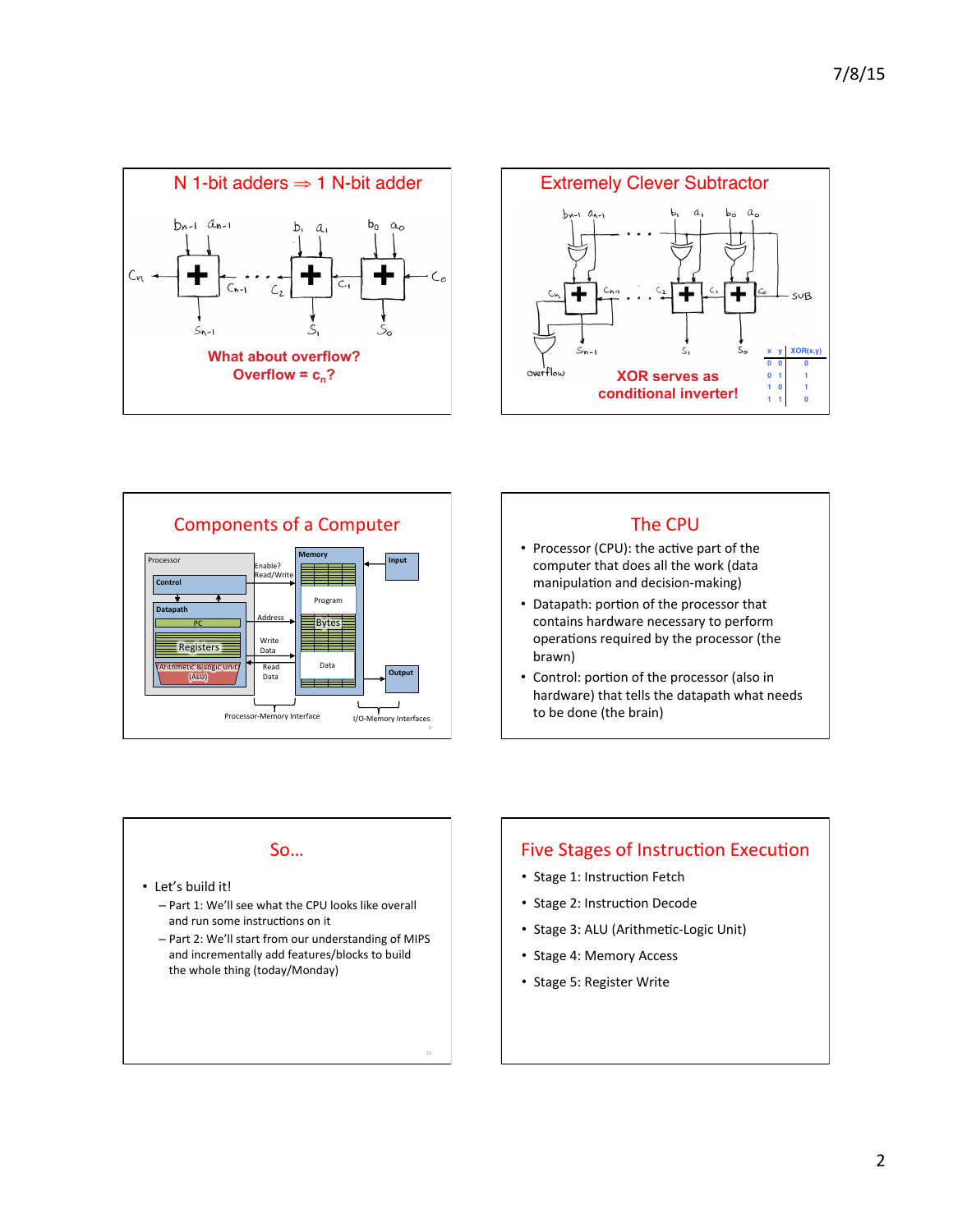# Stages of Execution (1/5)

- There is a wide variety of MIPS instructions: so what general steps do they have in common?
- Stage 1: Instruction Fetch
	- $-$  no matter what the instruction, the 32-bit instruction word must first be fetched from memory (the cache-memory hierarchy)
	- also, this is where we Increment PC (that is,  $PC = PC + 4$ , to point to the next instruction: byte addressing  $so + 4$ )

# Stages of Execution (2/5)

- Stage 2: Instruction Decode
	- upon fetching the instruction, we next gather data from the fields (decode all necessary instruction data)
	- first, read the opcode to determine instruction type and field lengths
	- second, read in data from all necessary registers
		- for add, read two registers
		- for addi, read one register
		- for jal, no reads necessary

### Stages of Execution (3/5)

- Stage 3: ALU (Arithmetic-Logic Unit)
	- $-$  the real work of most instructions is done here: arithmetic  $(+, -, *, /)$ , shifting, logic  $(8, |)$ , comparisons (slt)
	- what about loads and stores?
		- lw \$t0, 40(\$t1)
		- the address we are accessing in memory = the value in \$t1 PLUS the value 40
		- so we do this addition in this stage

# Stages of Execution (4/5)

- Stage 4: Memory Access
	- actually only the load and store instructions do anything during this stage; the others remain idle during this stage or skip it all together
	- $-$  since these instructions have a unique step, we need this extra stage to account for them
	- $-$  as a result of the cache system, this stage is expected to be fast

# Stages of Execution (5/5)

#### • Stage 5: Register Write

- $-$  most instructions write the result of some computation into a register
- examples: arithmetic, logical, shifts, loads, slt
- what about stores, branches, jumps?
	- don't write anything into a register at the end
	- these remain idle during this fifth stage or skip it all together

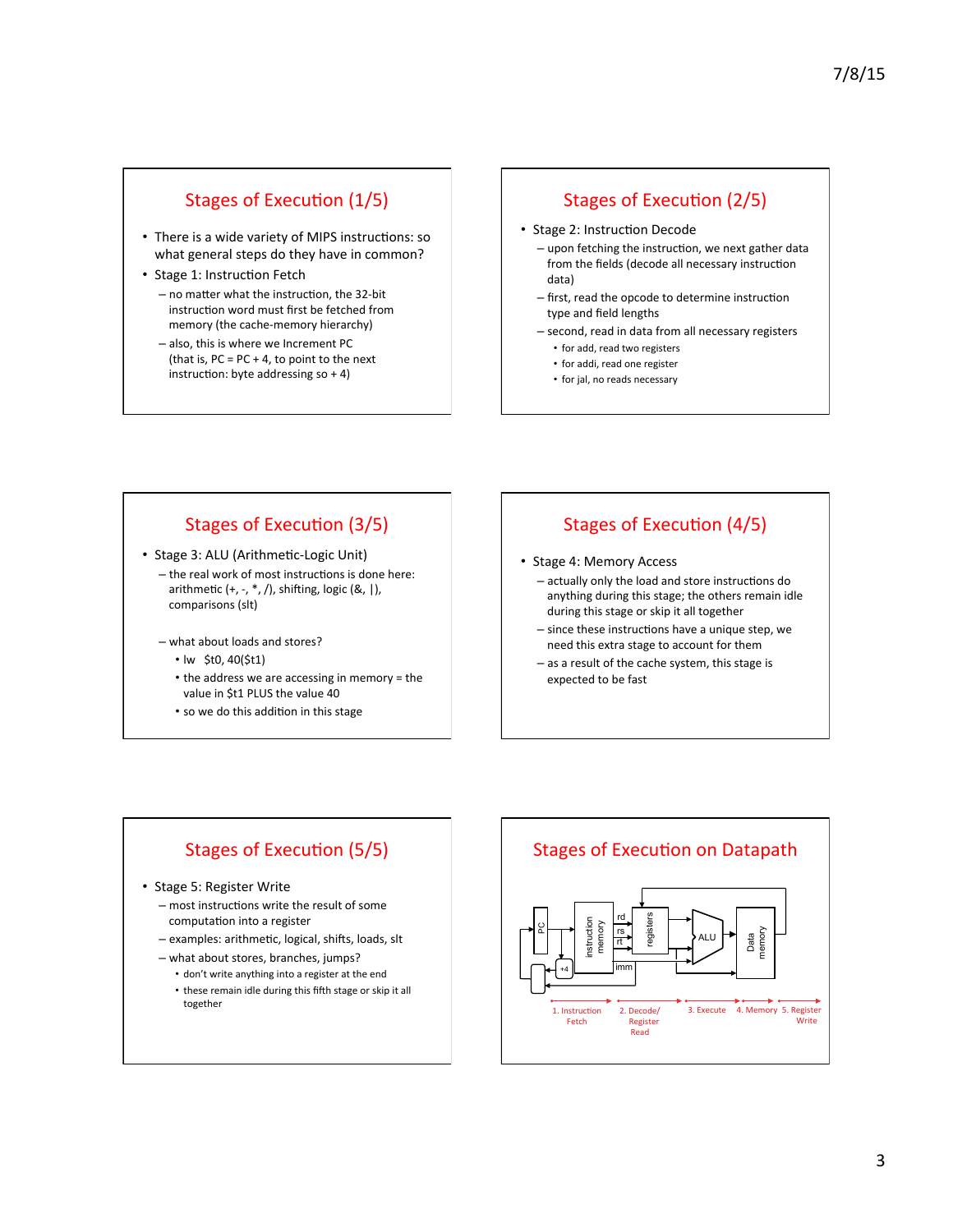# In the News: BBC reveals design of the Micro Bit

- A "pocket-sized computer" set to be given to every 11- and 12-year old in Year 7 or equivalent in the UK
- Programmable array of LEDs, two buttons, built-in motion sensor



- Add-on power-pack that takes AA batteries for use as a "mobile" device
- USB, bluetooth connectivity

http://www.bbc.com/news/ technology-33409311

Scaling: Compared to the last BBC machine, the BBC micro (from 1981), the Micro Bit is: -18x faster<br>-70 times smaller -617 times lighter



# Datapath Walkthroughs (1/3)

- add  $$r3, $r1, $r2 #r3 = r1+r2$ 
	- Stage 1: fetch this instruction, increment PC
	- Stage 2: decode to determine it is an add, then read registers \$r1 and \$r2
	- Stage 3: add the two values retrieved in Stage 2
	- Stage 4: idle (nothing to write to memory)
	- Stage 5: write result of Stage 3 into register \$r3



### Datapath Walkthroughs (2/3)

- slti \$r3,\$r1,17
- # if  $(r1 < 17)$  r3 = 1 else r3 = 0
- $-$  Stage 1: fetch this instruction, increment PC
- Stage 2: decode to determine it is an slti, then read register \$r1
- Stage 3: compare value retrieved in Stage 2 with the integer 17
- Stage 4: idle
- Stage 5: write the result of Stage 3 (1 if reg source was less than signed immediate, 0 otherwise) into register \$r3

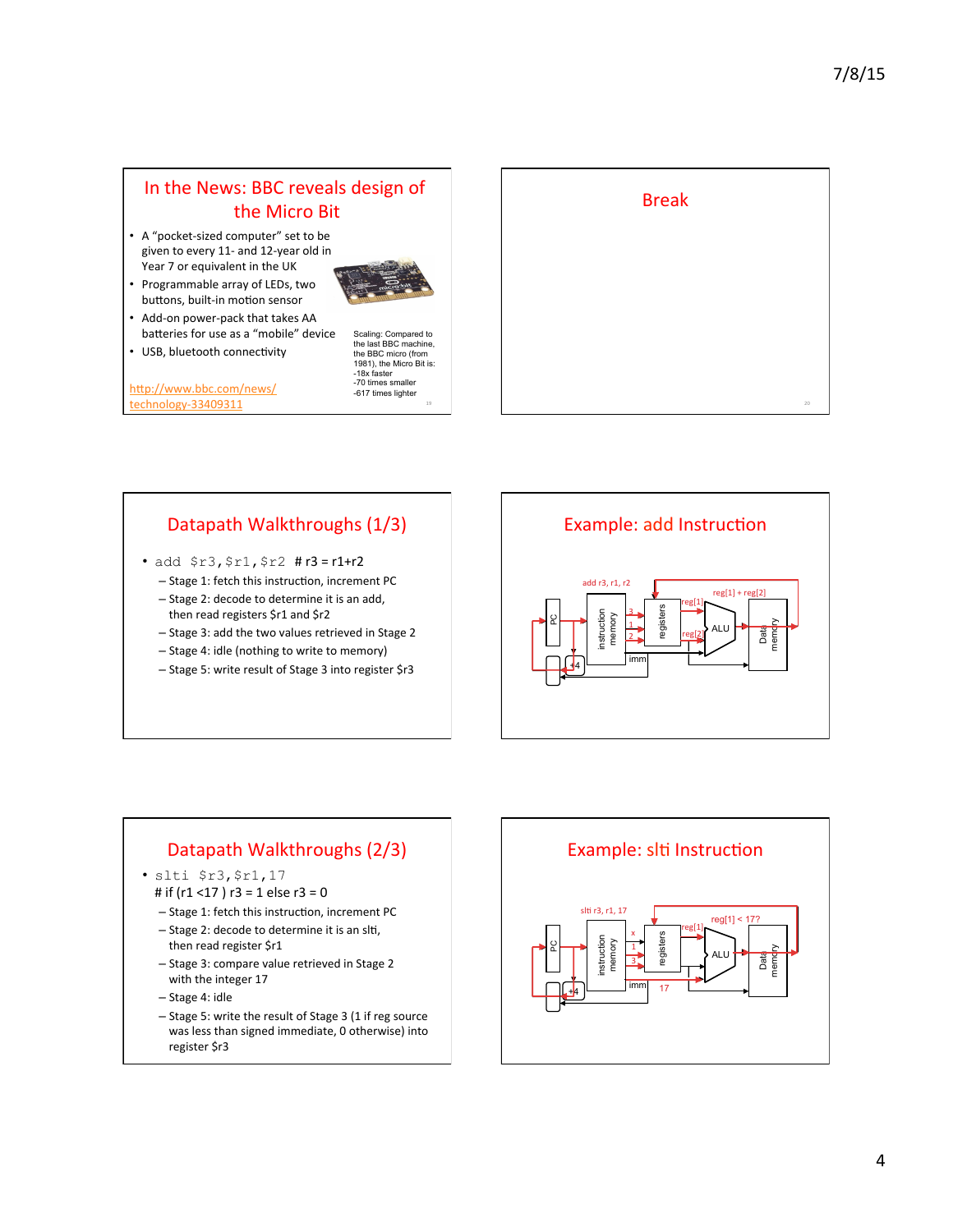# Datapath Walkthroughs (3/3)

- sw  $$r3,17 ($r1)$  # Mem[r1+17]=r3
	- Stage 1: fetch this instruction, increment PC
	- Stage 2: decode to determine it is a sw, then read registers \$r1 and \$r3
	- Stage 3: add 17 to value in register \$r1 (retrieved in Stage 2) to compute address
	- Stage 4: write value in register \$r3 (retrieved in Stage 2) into memory address computed in Stage 3
	- Stage 5: idle (nothing to write into a register)



# Why Five Stages? (1/2)

- Could we have a different number of stages? - Yes, other ISAs have different natural number of stages
- Why does MIPS have five if instructions tend to idle for at least one stage?
	- $-$  Five stages are the union of all the operations needed by all the instructions.
	- $-$  One instruction uses all five stages: the load

# Why Five Stages? (2/2)

- $lw$   $$r3,17($r1)$  # $r3=Mem[r1+17]$ 
	- Stage 1: fetch this instruction, increment PC
	- Stage 2: decode to determine it is a lw, then read register \$r1
	- Stage 3: add 17 to value in register \$r1 (retrieved in Stage 2)
	- Stage 4: read value from memory address computed in Stage 3
	- Stage 5: write value read in Stage 4 into register \$r3



### Clickers/Peer Instruction

- Which type of MIPS instruction is active in the fewest stages?
- A: LW
- B: BEQ
- C: J
- D: JAL
- E: ADDU

30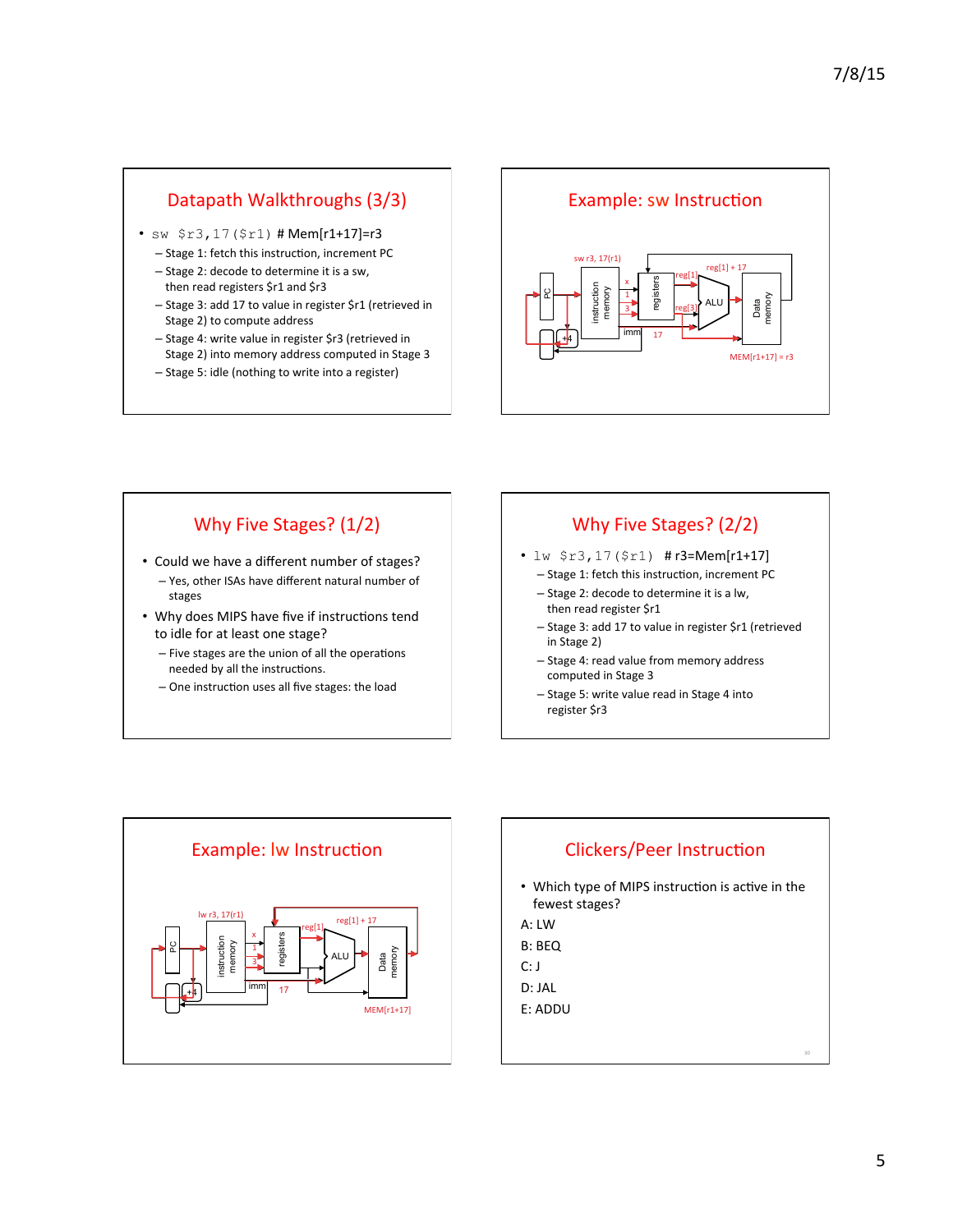32 

#### Administrivia

- HW2 out
	- We recommend doing this before the midterm
- Proj 2-1 out - Make sure you test your code on hive machines, that's where we'll grade them
	- Team registration problems? Email Jay

#### Administrivia

- Midterm is tomorrow
- $-$  In this room, at this time
- One double-sided 8.5"x11" handwritten cheatsheet
- We'll provide a MIPS green sheet
- No electronics
- Covers up to and including last lecture (07/02)
- **Review session slides posted on Piazza**
- **Get some sleep!**



31 



#### Processor Design: 5 steps

- Step 1: Analyze instruction set to determine datapath requirements
- Meaning of each instruction is given by register transfers
- Datapath must include storage element for ISA registers
- Datapath must support each register transfer
- Step 2: Select set of datapath components & establish clock methodology
- Step 3: Assemble datapath components that meet the requirements
- Step 4: Analyze implementation of each instruction to determine setting of control points that realizes the register transfer

Step 5: Assemble the control logic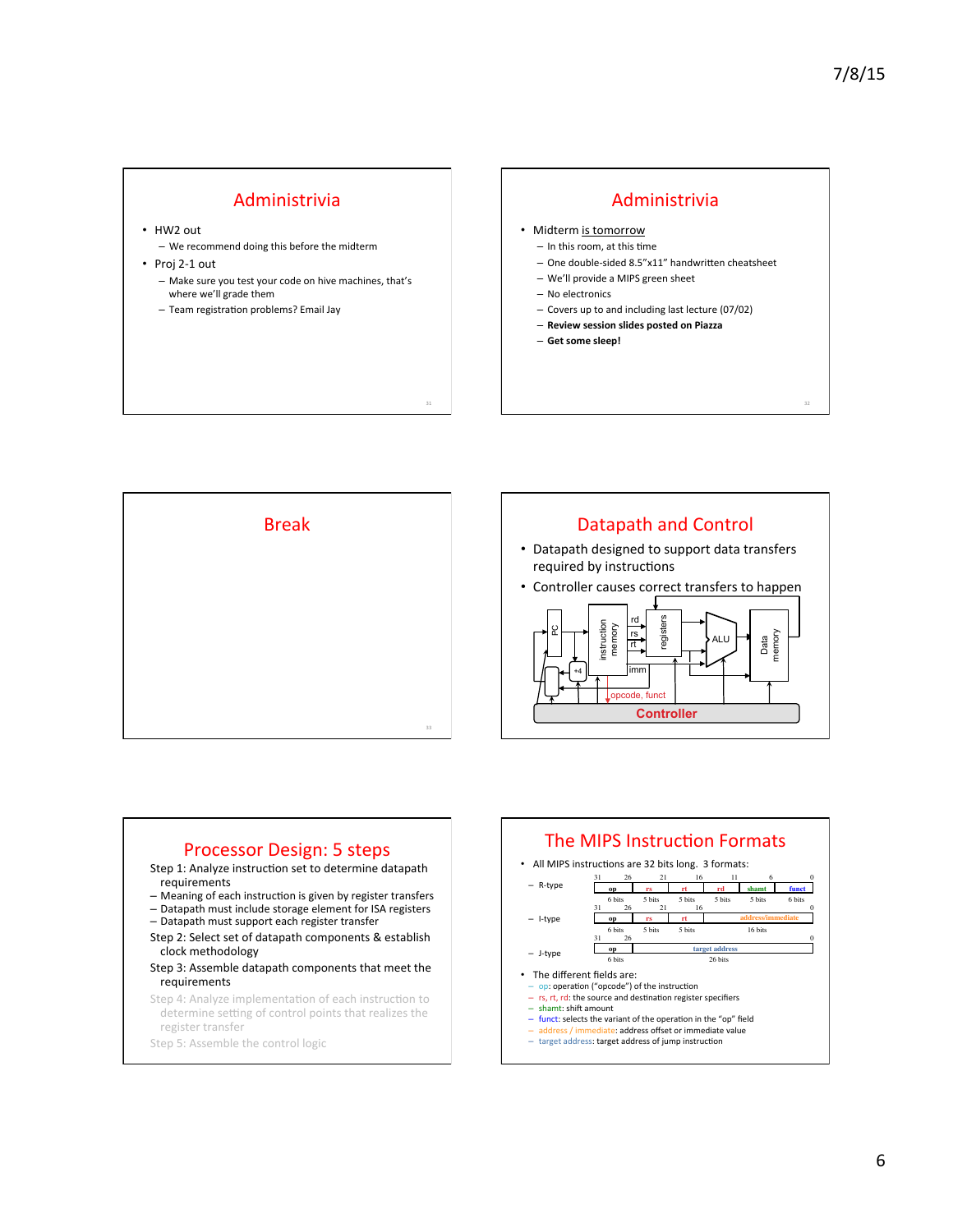

| Register Transfer Level (RTL)<br>• Colloquially called "Register Transfer Language"<br>• RTL gives the meaning of the instructions<br>• All start by fetching the instruction itself |                                                                                                           |
|--------------------------------------------------------------------------------------------------------------------------------------------------------------------------------------|-----------------------------------------------------------------------------------------------------------|
|                                                                                                                                                                                      | $\{op, rs, rt, rd, shamt, funct\} \leftarrow MEM[PC]$                                                     |
| $\{op, rs, rt, Imm16\}$ $\leftarrow$ MEM[ PC ]                                                                                                                                       |                                                                                                           |
|                                                                                                                                                                                      | Inst Register Transfers                                                                                   |
| ADDU                                                                                                                                                                                 | $R[rd] \leftarrow R[rs] + R[rt]; PC \leftarrow PC + 4$                                                    |
| SUBU                                                                                                                                                                                 | $R[rd] \leftarrow R[rs] - R[rt]; PC \leftarrow PC + 4$                                                    |
| ORT                                                                                                                                                                                  | $R[rt] \leftarrow R[rs]$   zero ext(Imm16); PC $\leftarrow$ PC + 4                                        |
| T.OAD                                                                                                                                                                                | $R[rt] \leftarrow MEM[ R[rs] + sign ext(Imm16)]$ ; PC $\leftarrow PC + 4$                                 |
| <b>STORE</b>                                                                                                                                                                         | MEM[ R[rs] + sign ext(Imm16) ] $\leftarrow$ R[rt]; PC $\leftarrow$ PC + 4                                 |
| BEQ                                                                                                                                                                                  | if $(R[rs] == R[rt])$<br>$PC \leftarrow PC + 4 + {sign ext(Imm16), 2'b00}$<br>else PC $\leftarrow$ PC + 4 |





#### Memory (MEM)

- Instructions & data (will use one for each) Registers (R: 32, 32-bit wide registers)
	- Read RS
	- Read RT
	- Write RT or RD
- Program Counter (PC)
- Extender (sign/zero extend)
- Add/Sub/OR/etc unit for operation on register(s) or<br>extended immediate (ALU)
- Add 4 (+ maybe extended immediate) to PC
- Compare registers?



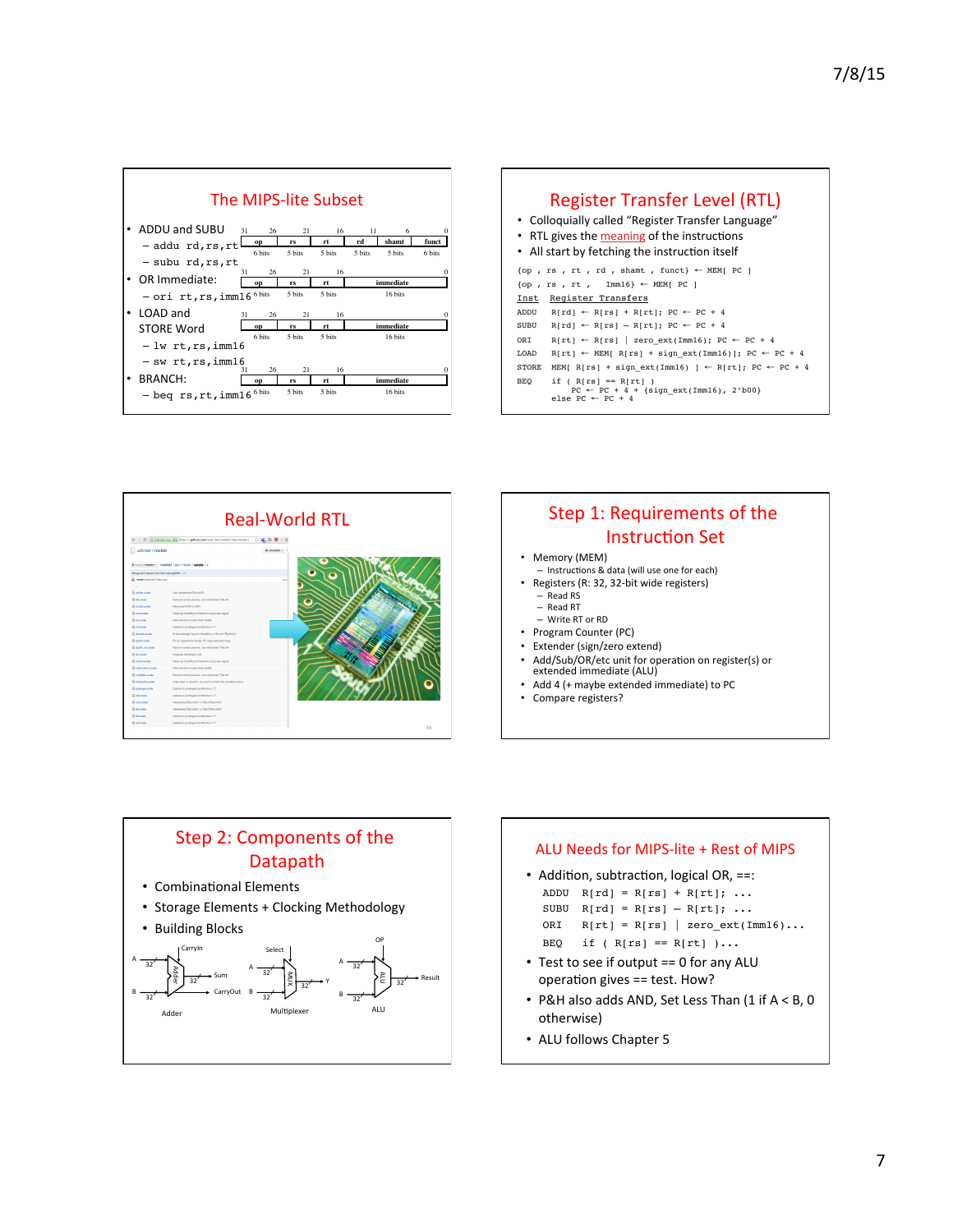#### Storage Element: Idealized Memory

- "Magic" Memory
- One input bus: Data In - One output bus: Data Out • Memory word is found by:
- Clk Data 32<sup>1</sup> 32<sup>1</sup> DataOuț

Write Enable | Address

- For Read: Address selects the word to put on Data Out - For Write: Set Write Enable = 1: address selects the
- memory word to be written via the Data In bus
- Clock input (CLK)
	- $-$  CLK input is a factor ONLY during write operation  $-$  During read operation, behaves as a combinational logic block: Address valid  $\Rightarrow$  Data Out valid after "access time"

#### Storage Element: Register (Building Block)

- Similar to D Flip Flop except
	- $-$  N-bit input and output
	- Write Enable input
- Write Enable:
	- Negated (or deasserted) (0): Data Out will not change

clk 

N N 

Data<sub>, Out</sub>

Write Enable

Data Ir

- Asserted (1): Data Out will become Data In on positive edge of clock